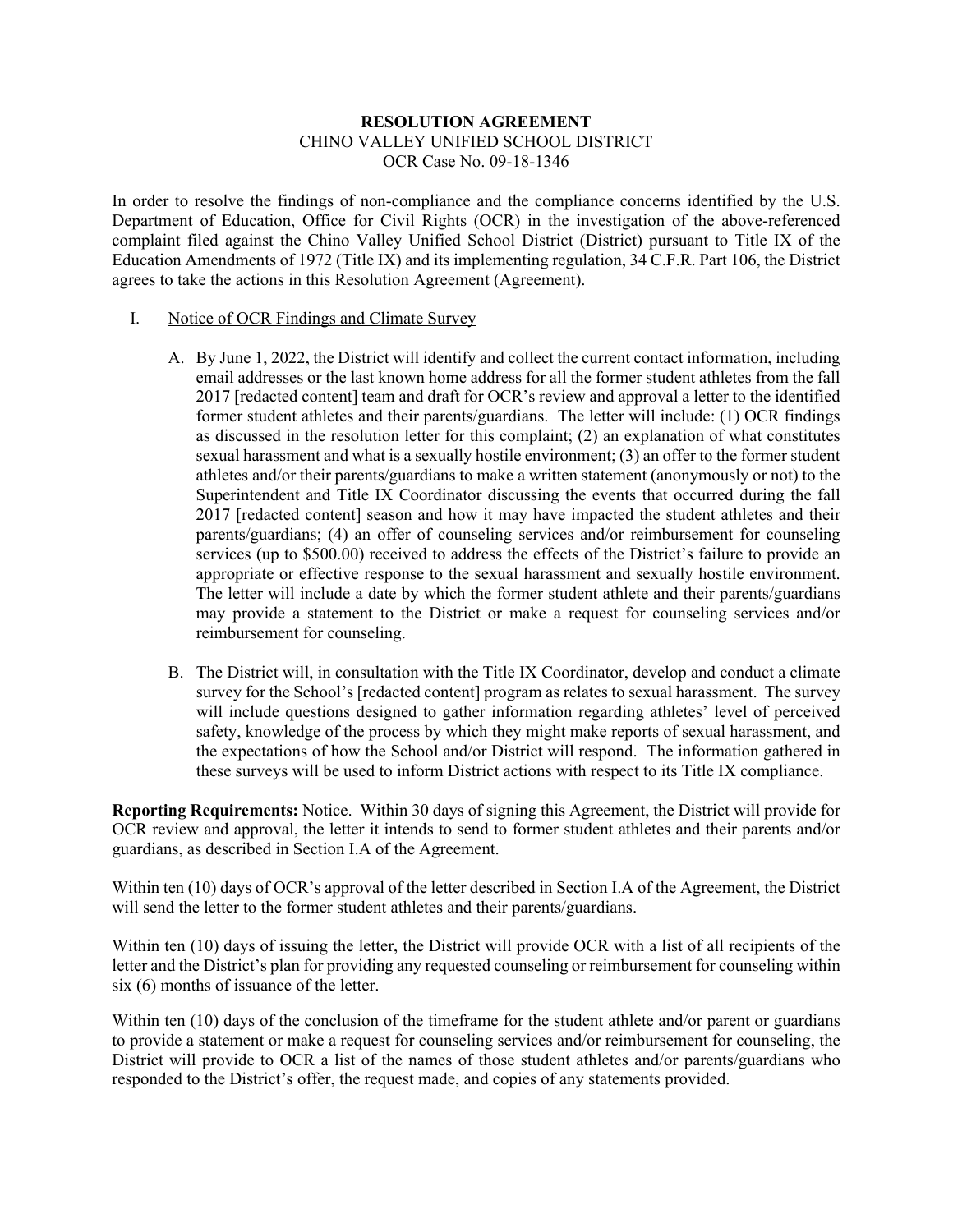# II. Review of Title IX Reports/Complaints

- A. For the 2021-2022 and 2022-2023 school years, the District will submit for OCR's review and approval a listing or log of all Title IX reports and complaints of student-student and employeestudent sexual harassment and/or sexual violence that were resolved or are pending as of June 30, 2022 and June 30, 2023.
	- 1. The listing or log shall include: (a) a case number coded to protect individual privacy and the current status of each report of sexual harassment, including sexual violence; (b) whether the District was able to meet the timeframes specified in the District's Title IX complaint procedures for investigation and appeals (and if the District was not able to meet its timeframes, include an explanation as to the cause); (c) all supportive measures that were considered for the student victim/complainant/witness, indicating the basis for the determination (e.g., discussion with student), the supportive measures provided and an explanation as to any supportive measures which were not provided despite a student/complainant/witness's request; and (d) the final remedies that were provided to complainants/victims/witnesses, and any steps taken by the District to prevent recurrence of sexual harassment and to remedy its discriminatory effects, as appropriate, if a violation was found.
	- 2. The District will also provide OCR with the investigation report for every Title IX investigation, as described in Section II.A of this Agreement, completed during the time period and a self-assessment of whether the resolution to each report was prompt and equitable.

**Reporting Requirements:** By July 15, 2022 and July 15, 2023, the District will provide for OCR's review and approval the listing or log of reports as described in Section II.A.1 of this Agreement and the reports and self-assessment as described in Section II.A.2 of this Agreement.

The District will provide any proposals for addressing concerns identified as a result of the annual review to OCR for review and approval.

The District will designate the Title IX Coordinator to review and discuss the documentation with OCR after the 2021-2022 and 2022-2023 school years. The District understands that following OCR's review of the submitted documentation, OCR may request additional information regarding the complaints identified in Section II.A.1-2 of this Agreement to ensure that the District is providing a prompt and equitable response. Additional information requested under this section will be within the scope of this Agreement and will not be used to expand or continue investigation of this matter.

#### III. Written Guidance and Training

- A. By September 1, 2022, the District, in consultation with its Title IX Coordinator, will issue a written guidance memorandum and facilitate training for all District administrators, school site administrators, and interscholastic coaching staff at all District schools who have responsibility for reporting and/or responding to reports of sexual harassment. The written memorandum will describe the steps that the school site administrators and interscholastic coaching staff will take when a report or complaint of sexual harassment is made to them by students.
- B. The training will discuss the roles and responsibilities of District administrators, school site administrators, and interscholastic coaching staff at the District schools when a report or complaint of sexual harassment is made. The training will further address the scope of the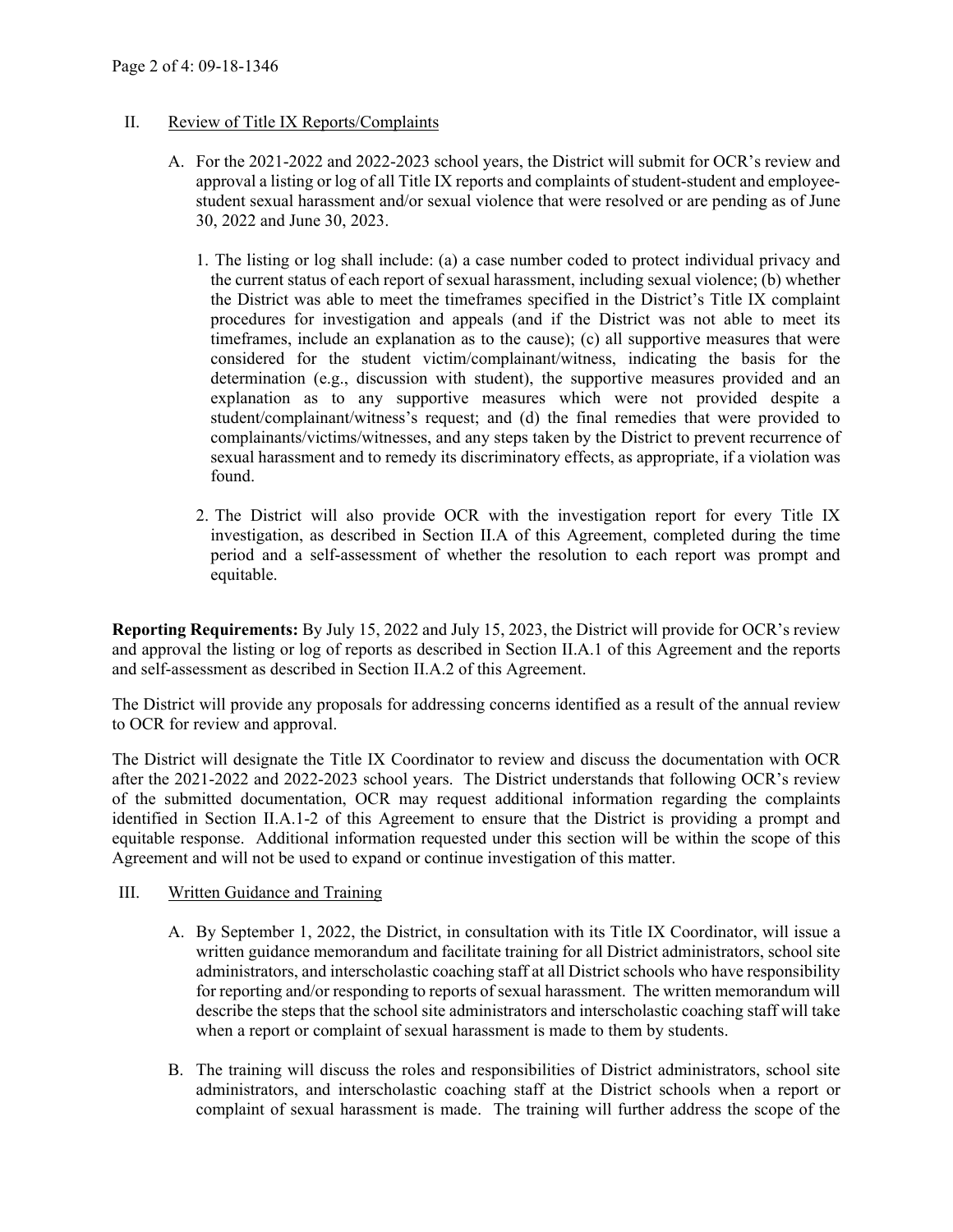responsibilities for District administrators, school site administrators, and interscholastic coaching staff when a report or complaint alleges any off-campus sexual harassment incident occurring during a District related program or activity, such as sexually harassing comments and/or images made through electronic and social media communications, or a pending criminal complaint about an alleged sexual harassment incident between students.

**Reporting Requirement:** By July 1, 2022, the District will submit a draft guidance memorandum, training materials, and the title/name of the proposed trainers as described in Section III.A-B of the Agreement for OCR review and approval. The District will finalize and issue the guidance memorandum to the relevant administrators and staff and provide the training required in Section III.A-B of the Agreement within sixty (60) days of OCR's approval.

Within fifteen (15) days of providing the training required in Section III.A-B of the Agreement, the District will provide OCR with the following documentation: the dates of the training, the names and titles of the trainer(s), a copy of any materials used or distributed during the training, sign-in sheets evidencing the District employees who attended the training, a list of the required District employees who did not attend, and a plan for providing follow-up for those employees who did not attend, as needed.

# IV. Student Athlete Title IX Education

- A. With consultation and oversight of the District's Title IX Coordinator, the District will ensure implementation of Title IX training for all student athletes involved in the District's [redacted content] program, to be provided at the beginning of Fall 2022 and Fall 2023 semesters. The training should be designed for student athletes at each school level, age appropriate, interactive, presented in lay terms familiar to students, and illustrated with examples relevant to student life in the District, and should provide in-person opportunities throughout the school year for student athletes to engage in small group discussion about the information presented. Any training materials should be free from sex stereotypes and generalizations. The training will provide an introduction of the Title IX Coordinator, an explanation of his or her role, and provide the names and contact information for any other designated school staff member(s) and alternate staff and/or counselors to whom student athletes may report allegations of sexual harassment, the resources available to student athletes who experienced sexual harassment or sexual violence, and will encourage student athletes to report harassment they have experienced or observed.
- B. The Title IX student athlete training will include, at a minimum, information about:
	- 1. Title IX, the rights this law confers on students, the resources available to students who have experienced sex discrimination, including sexual harassment and sexual violence, and retaliation, and the role and authority of OCR to enforce Title IX.
	- 2. The District's prohibition against sex discrimination, sexual harassment, sexual violence, and retaliation and how to recognize such forms of sex discrimination when it occurs.
	- 3. How and to whom any incidents of sex discrimination, sexual harassment, sexual violence, and retaliation should be reported and the responsibilities of those receiving such reports.
	- 4. The role of and potential impact on bystanders.

**Reporting Requirement:** By June 1, 2022, the District will provide, for OCR review and approval, the proposed training materials and any agendas to be used in the student athlete trainings conducted pursuant to Section IV above. To the extent that the District has an existing program that addresses Title IX education for students, the District will provide those materials to OCR for review and approval as to whether they